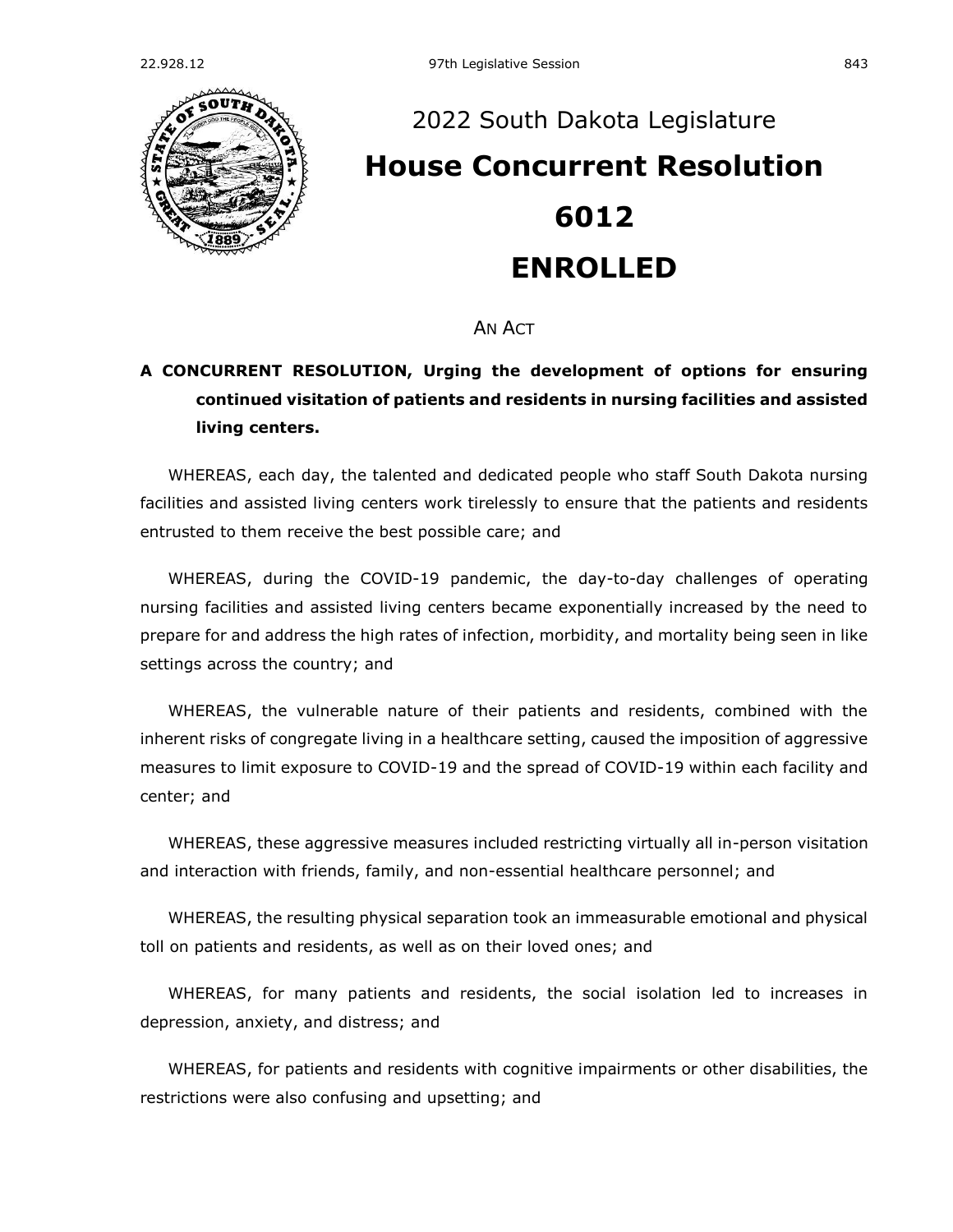WHEREAS, the institutional efforts to mitigate the risk of infection among patients and residents resulted in an unintentional but seriously detrimental violation of the right to receive visitors at the time of the patient's or resident's own choosing:

NOW, THEREFORE, BE IT RESOLVED, by the House of Representatives of the Ninety-Seventh Legislature of the State of South Dakota, the Senate concurring therein, that while safeguarding the health and wellbeing of this state's vulnerable elderly population is a laudable goal and not easily achievable during a pandemic, the measures undertaken in pursuit of that goal should strive to minimize sequestration of our elderly family members, friends, and neighbors; and

BE IT FURTHER RESOLVED, that nursing facilities and assisted living centers be urged to work collectively for the development and implementation of options that safeguard the health and well-being of their patients and residents, while recognizing that quality of life is greatly dependent on regular and frequent personal interactions that promote physical, mental, and psychosocial well-being; and

BE IT FURTHER RESOLVED, that the members of the South Dakota congressional delegation be urged to join with their counterparts from the other states to ensure that any federal statutes, regulations, guidance, and orders addressing the health and well-being of patients and residents, in nursing facilities and assisted living centers, during a pandemic, incorporate ongoing visitation and personal interactions, and support the efforts of the facilities and centers to provide such opportunities to patients, residents, and their loves ones.